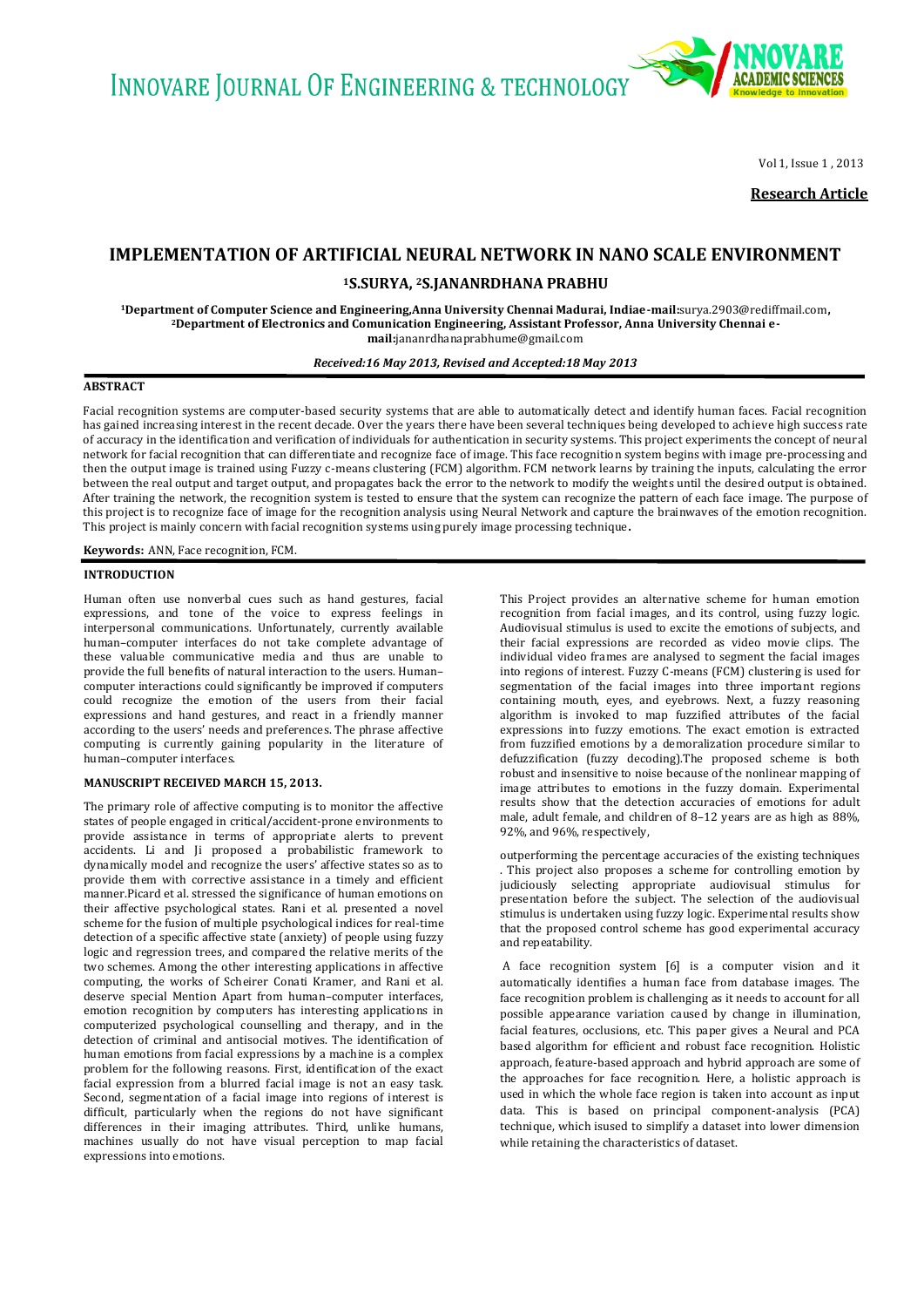#### **GLOBAL VS. LOCAL FEATURES**

Over the past few years, the holistic/appearance based face recognition approaches have been more dominant and superior in performance compared to the component based approaches. Holistic approach includes an intimate relation between the features of a face and their geometrical rotation. The argument over the usage of hybrid of holistic and component based approach also had taken place. Further it is possible to assume that the representation of any visual pattern can be done with the help of holistic-to-feature continuum, where using it may lead to finding a few objects that may be weighted more towards a holistic representation, while the other objects may be weighted towards a feature representation.

When fast and efficient recognition of faces is required, it noticed that the holistic approach is dominant, but it does not provide good result when it finds variation in face image because of the differences in head pose, position, size, facial expression, and illumination. Henceforth, face image provides a wide spectrum of spatial information, ranging from coarse to very fine details to the viewer. Here, the fine spatial information is associated with image details and coarse spatial information corresponds with less detailed aspects which are large.

To make use of both holistic and component based face recognition methods advantages, hybrid face recognition methods have been developed [3, 4, 5, 6, 7, 8]. The hybrid approach uses both local regions and the whole face in recognition process. Modular Eigen faces, shape-normalized and hybrid local features methods come under this category has been developed.

#### **PREPROCESSING**

Image pre-processing is a significant step before applying any other technique on images. Image preprocessing can be of different kinds, for noise removal, smoothing, thresh holding, background removal etc., it can be rightly said that the kind of preprocessing required is greatly dependent on the application under consideration. In many applications involving face recognition, the inputs are first binarized to form a two level image based on the threshold value. It is usual to pre-process the scanned images to do the image enhancement in the presence of noise and other types of distortions that occur during the scanning process. In this preprocessing stage, the image is enhanced, resized and binarized to make the image clear and accurate. It is necessary to employ the non linear technique for processing the face images prior to binarization [2,3] There are several methods available for thresholding image to produce binary image. An experimental performance evaluation of several such techniques may found in [2]. These methods include fixed global threshold, Otsu threshold and other techniques. The input grayscale pixels are denoted by Xi  $\in$  {0, 1}. The corresponding output binarization pixels are denoted by bi  $\in$  {0, 1} where 0 refers to "black' and refers to 'white'[2]. Image enhancement is necessary to remove noise by filtering the image, adjust the contrast of the image and enhance the edge of the face image before binarization process and training the facial recognition. Edge enhancement can be achieved by noise presents in the input images but tend to smooth the edge details [3]. In this project, the global image threshold using Otsu's method will be chosen as the technique to binarized the face images. This method finds the global threshold t that minimizes the infraclass variance of the resulting black and white pixels of the image.

## Where;

- Xi = Input grayscale Pixel
- Bi = Output binarization Pixel

#### **SKIN COLOR SEGMENTATION**

 FOR SKIN COLOR SEGMENTATION, FIRST WE CONTRAST THE IMAGE. THEN WE PERFORM SKIN COLOR SEGMENTATION. THEN, WE HAVE TO FIND THE LARGEST CONNECTED REGION. THEN WE HAVE TO CHECK THE PROBABILITY TO BECOME A FACE OF THE LARGEST CONNECTED REGION. IF THE LARGEST CONNECTED REGION HAS THE PROBABILITY TO BECOME A FACE, THEN IT WILL OPEN A NEW FORM WITH THE LARGEST CONNECTED REGION. IF THE LARGEST CONNECTED REGIONS HEIGHT & WIDTH IS LARGER OR EQUAL THAN 50 AND THE RATIO OF HEIGHT/WIDTH IS BETWEEN 1 TO 2, THEN IT MAY BE FACE.

#### **FACE DETECTION**

FOR FACE DETECTION, FIRST WE CONVERT BINARY IMAGE FROM RGB IMAGE. FOR CONVERTING BINARY IMAGE, WE CALCULATE THE AVERAGE VALUE OF RGB FOR EACH PIXEL AND IF THE AVERAGE VALUE IS BELOW THAN 110, WE REPLACE IT BY BLACK PIXEL AND OTHERWISE WE REPLACE IT BY WHITE PIXEL. BY THIS METHOD, WE GET A BINARY IMAGE FROM RGB IMAGE.

THEN, WE TRY TO FIND THE FOREHEAD FROM THE BINARY IMAGE. WE START SCAN FROM THE MIDDLE OF THE IMAGE, THEN WANT TO FIND A CONTINUOUS WHITE PIXELS AFTER A CONTINUOUS BLACK PIXEL. THEN WE WANT TO FIND THE MAXIMUM WIDTH OF THE WHITE PIXEL BY SEARCHING VERTICAL BOTH LEFT AND RIGHT SITE. THEN WE CUT THE FACE FROM THE STARTING POSITION OF THE FOREHEAD AND ITS HIGH WILL BE 1.5 MULTIPLY OF ITS WIDTH.



**Fig. 1: Remove the unwanted portion from the image** 



**Fig. 2: Shows width of the face** 

In the figure, X will be equal to the maximum width of the forehead. Then we will have an image which will contain only eyes, nose and lip. Then we will cut the RGB image according to the binary image.



**Fig. 3: Shows an mid position of the image**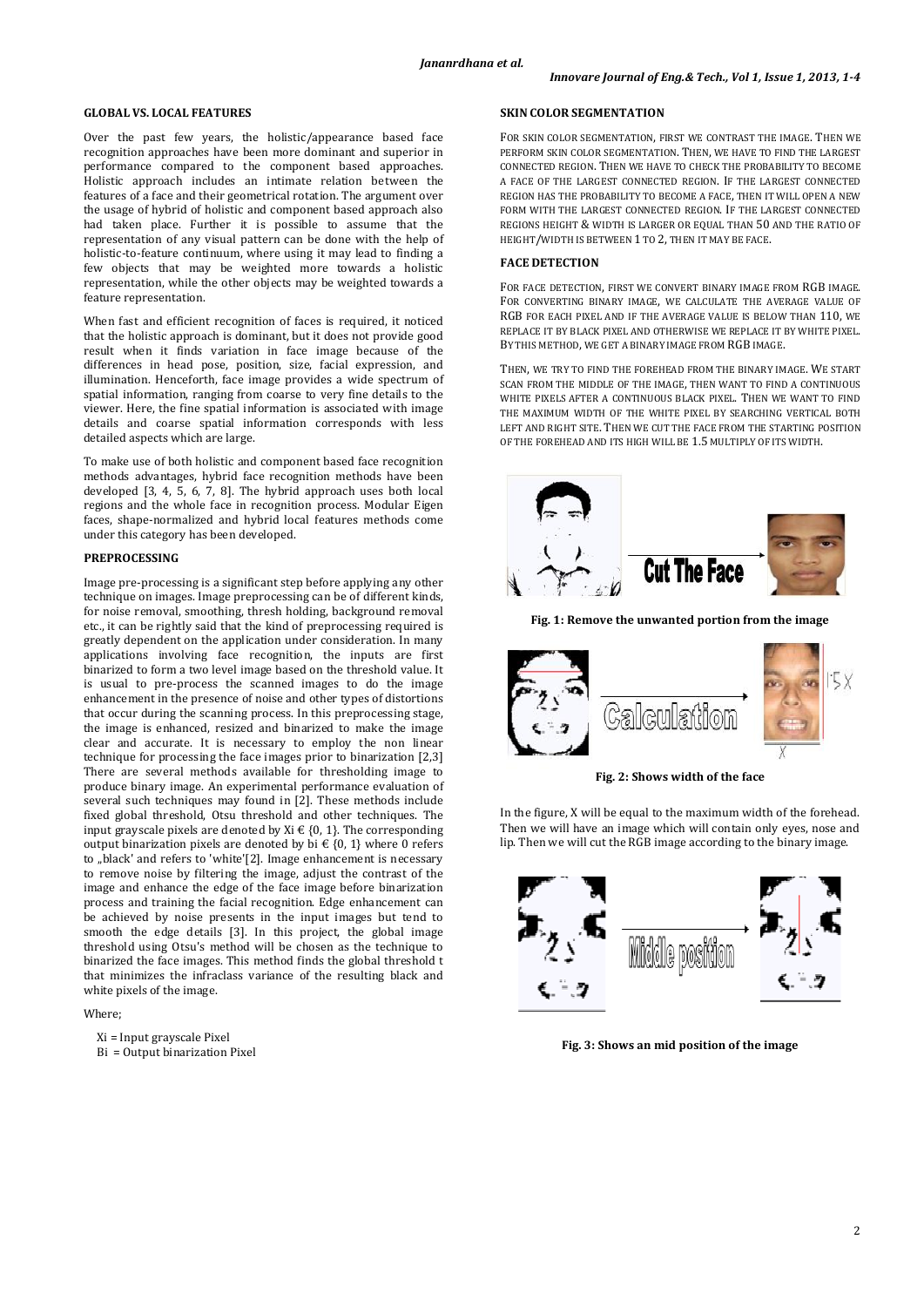## **EYES SEGMENTATION**

For eyes detection, we convert the RGB face to the binary face. Now, we consider the face width by W. We scan from the W/4 to (W-W/4) to find the middle position of the

two eyes. The highest white continuous pixel along the height between the ranges is the middle position of the two eyes



## **Fig.4: Shows detection of the eye region**

Then we find the starting high or upper position of the two eyebrows by searching vertical. For left eye, we search w/8 to mid and for right eye we search mid to  $w - w/8$ . Here w is the width of the image and mid is the middle position of the two eyes. There may be some white pixels between the eyebrow and the eye. To make the eyebrow and eye connected, we place some continuous black pixels vertically from eyebrow to the eye. For left eye, the vertical black pixel-lines are placed in between mid/2 to mid/4 and for right eye the lines are in between mid+(w-mid)/ 4 to mid+3\*(wmid)/ 4 and height of the black pixel-lines are from the eyebrow starting height to (h- eyebrow starting position)/4. Here w is the width of the image and mid is the middle position of the two eyes and h is the height of the image. Then we find the lower position of the two eyes by searching black pixel vertically. For left eye, we search from the mid/4 to mid - mid/4 width. And for right eye, we search mid + (w-mid)/ 4 to mid+3\*(w- mid)/ 4 width from image lower end to starting position of the eyebrow. Then we find the right side of the left eye by searching black pixel horizontally from the mid position to the starting position of black pixels in between the upper position and lower position of the eye br. And left side for right eye we search mid to the starting position of black pixels in between the upper position and lower position of right eye. The left side of the left eye is the starting width of the image and the right side of the right eye is the ending width of the image. Then we cut the upper position, lower position, left side and the right side of the two eyes from the RGB image.

## **Lip Segmentation**

For lip detection, we determine the lip box. And we consider that lip must be inside the lip box. So, first we determine the distance between the forehead and eyes. Then we add the distance with the lower height of the eye to determine the upper height of the box which will contain the lip. Now, the starting point of the box will be the ¼ position of the left eye box and ending point will be the ¾ position of the right eye box. And the ending height of the box will be the lower end of the face image. So, this box will contain only lip and may some part of the nose. Then we will cut the RGB image according the box. for each index, there are 6 control points for lip Bezier curve, 6 control points for left eye Bezier curve, 6 control points for right eye Bezier curve, lip height and width, left eye height and width and right eye height and width. So, by this method, the program learns the emotion of the people.

## **ARTIFICIAL NEURAL NETWORK**

The ANN is a suitable application for recognition process. An artificial neural network is a non linear and adaptive mathematical module inspired by the working of a human brain. It consists of simple neuron elements operating in parallel and communicating with each other through weighted interconnections.



**Fig. 5: Architecture diagram for ANN**

#### **EXPERIMENT AND RESULTS**



**Fig. 6: Shows the output of the unmasking the face**



# **Fig. 7: Shows the output of the segmented images CONCLUSIONS**

Every application has its own merits and demerits. The project has covered almost all the requirements. Further requirements and improvements can easily be done since the coding is mainly structured or modular in nature. Changing the existing modules or adding new modules can append improvements. Further enhancements can be made to the application, so that the search results functions very attractive and useful manner than the present one.